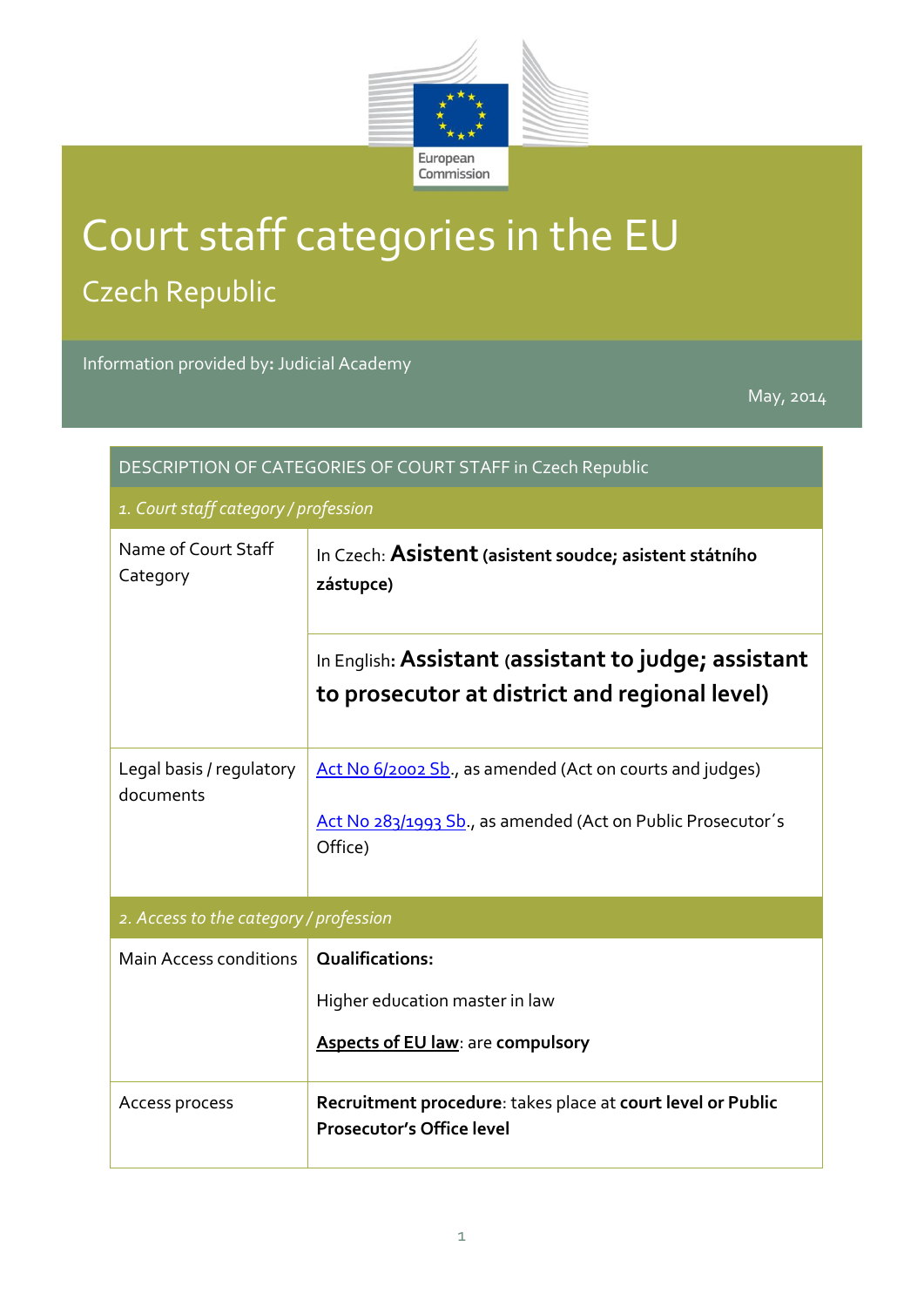|                                              | <b>Recruitment process:</b>                                                                                                                                                                                                                                                                                                                                                                                                                                                            |  |  |
|----------------------------------------------|----------------------------------------------------------------------------------------------------------------------------------------------------------------------------------------------------------------------------------------------------------------------------------------------------------------------------------------------------------------------------------------------------------------------------------------------------------------------------------------|--|--|
|                                              | Interview by Head of Court/Public Prosecutor's Office:<br>Candidates are usually interviewed by the Head of Court or the<br>Head of Public Prosecutor's Office who can be accompanied by a<br>judge / judges or one or more prosecutors; sometimes it can be a<br>Commission composed by the Head of Court and judge(s) or<br>commission composed by the Head of Prosecutor's Office and<br>one prosecutor (or more prosecutors).                                                      |  |  |
| Alternative access<br>routes                 | Transfer routes from other professions: NO, all candidates<br>must go through the normal recruitment procedure                                                                                                                                                                                                                                                                                                                                                                         |  |  |
| 3. Responsibilities / Duties                 |                                                                                                                                                                                                                                                                                                                                                                                                                                                                                        |  |  |
| General responsibilities                     | Specific competences regarding judicial decisions<br>Procedures<br>Administrative tasks<br>This staff category plays an important role in:<br>Civil law and procedures<br>Commercial law and procedures<br>$\bullet$<br>Criminal law and procedures<br>$\bullet$<br>Procedural rights in criminal procedures<br>Rights of the victim<br>Rights of the child<br>Administrative law and procedures<br>Environmental law and procedures<br>Assistance to judges and/or public prosecutors |  |  |
| Role in process with EU<br>law aspects       | Aspects of EU law: are becoming more important as more EU<br>legislative instruments are being adopted                                                                                                                                                                                                                                                                                                                                                                                 |  |  |
| 4. Organisation of the category / profession |                                                                                                                                                                                                                                                                                                                                                                                                                                                                                        |  |  |
| <b>Organising Structure</b>                  | Court<br><b>Public Prosecutor's Office</b><br>Ministry of Justice<br>http://portal.justice.cz/Justice2/Uvod/uvod.aspx                                                                                                                                                                                                                                                                                                                                                                  |  |  |